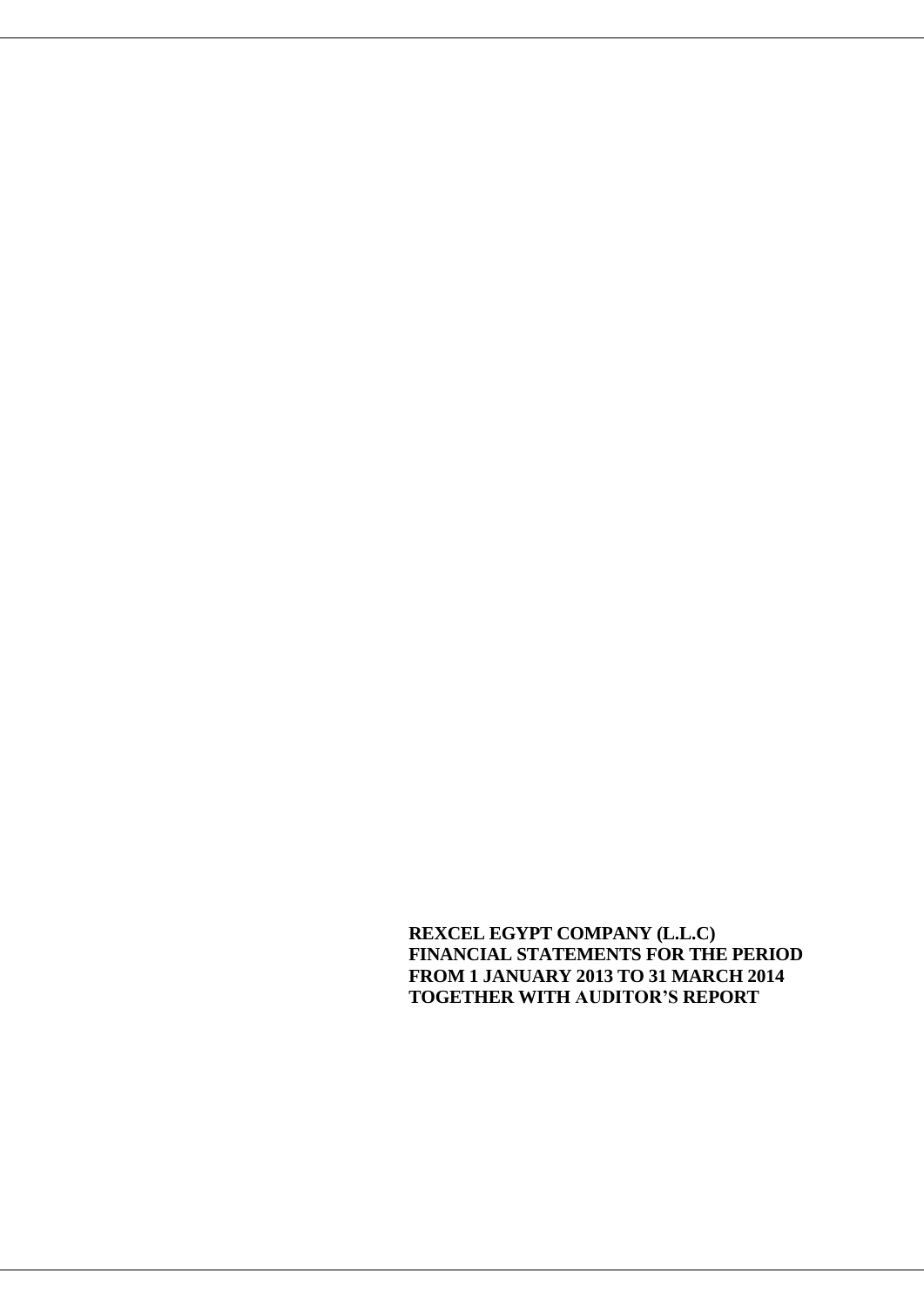#### **AUDITOR'S REPORT**

#### **TO THE SHAREHOLDERS OF REXCEL EGYPT COMPANY (L.L.C.)**

#### **Report on the Financial Statements**

We have audited the accompanying financial statements of **REXCEL EGYPT COMPANY (L.L.C.),** represented in the balance sheet as of 31 March 2014(as the financial year was changed from 31 December to be 31 March for each year) , and the related statements of income, changes in equity and cash flows for the period then ended, and a summary of significant accounting policies and other explanatory notes.

#### **Management's Responsibility for the Financial Statements**

These financial statements are the responsibility of the Company's Management, as Management is responsible for the preparation and fair presentation of the financial statements in accordance with Egyptian Accounting Standards and applicable Egyptian laws. Management responsibility includes: designing, implementing and maintaining internal control relevant to the preparation and fair presentation of financial statements that are free from material misstatement, whether due to fraud or error. This responsibility also includes selecting and applying appropriate accounting policies; and making accounting estimates that are reasonable in the circumstances.

#### **Auditor's Responsibility**

Our responsibility is to express an opinion on those financial statements based on our audit. We conducted our audit in accordance with Egyptian Standards on Auditing and applicable Egyptian laws. Those standards require that we comply with ethical requirements and plan and perform the audit to obtain reasonable assurance that the financial statements are free from material misstatement.

An audit involves performing procedures to obtain audit evidence about the amounts and disclosures in the financial statements. The procedures selected depend on the auditor's professional judgment, including the assessment of the risks of material misstatement of the financial statements, whether due to fraud or error. In making those risk assessments, the auditor considers internal control relevant to the entity's preparation and fair presentation of the financial statements in order to design audit procedures that are appropriate in the circumstances, but not for the purpose of expressing an opinion on the effectiveness of the entity's internal control. An audit also includes evaluating the appropriateness of accounting policies used and the reasonableness of accounting estimates made by management, as well as evaluating the overall presentation of the financial statements.

We believe that the audit evidence we have obtained is sufficient and appropriate to provide a basis for our audit opinion on those financial statements.

#### **Opinion**

In our opinion, the financial statements referred to above, give a true and fair view, in all material respects, of the financial position of **REXCEL EGYPT COMPANY (L.L.C.)**, as of 31 March 2014, and of its financial performance and its cash flows for the period then ended in accordance with Egyptian Accounting Standards and the related applicable Egyptian laws and regulations.

#### **Emphasis of matter**

Without qualifying our opinion, as indicated to note no.14 that the company incurred cumulative losses amounting to L.E 432,478 till the period ended 31 March 2014 which exceeded the paid up capital. In accordance with the Companies Law No. 159 of 1981 and its Executive Regulation and the Company's Articles of incorporation, an Extraordinary General Meeting shall be convened to decide whether the company should continue its operations.

#### **Report on other legal and regulatory requirements**

The Company maintains proper accounting records that comply with the laws and the Company's articles of association and the financial statements agree with the Company's records. The physical inventory count was undertaken by the Company's Management in accordance with the proper norms.

The financial information included in the General Managers' Report, prepared in accordance with Law No. 159 of 1981 and its executive regulation, is in agreement with the books of the Company insofar as such information is recorded therein.

**Cairo: 28 April 2014**

#### **Amr M. Shaabini**

FESAA – FEST (RAA 9365) (EFSAR 103)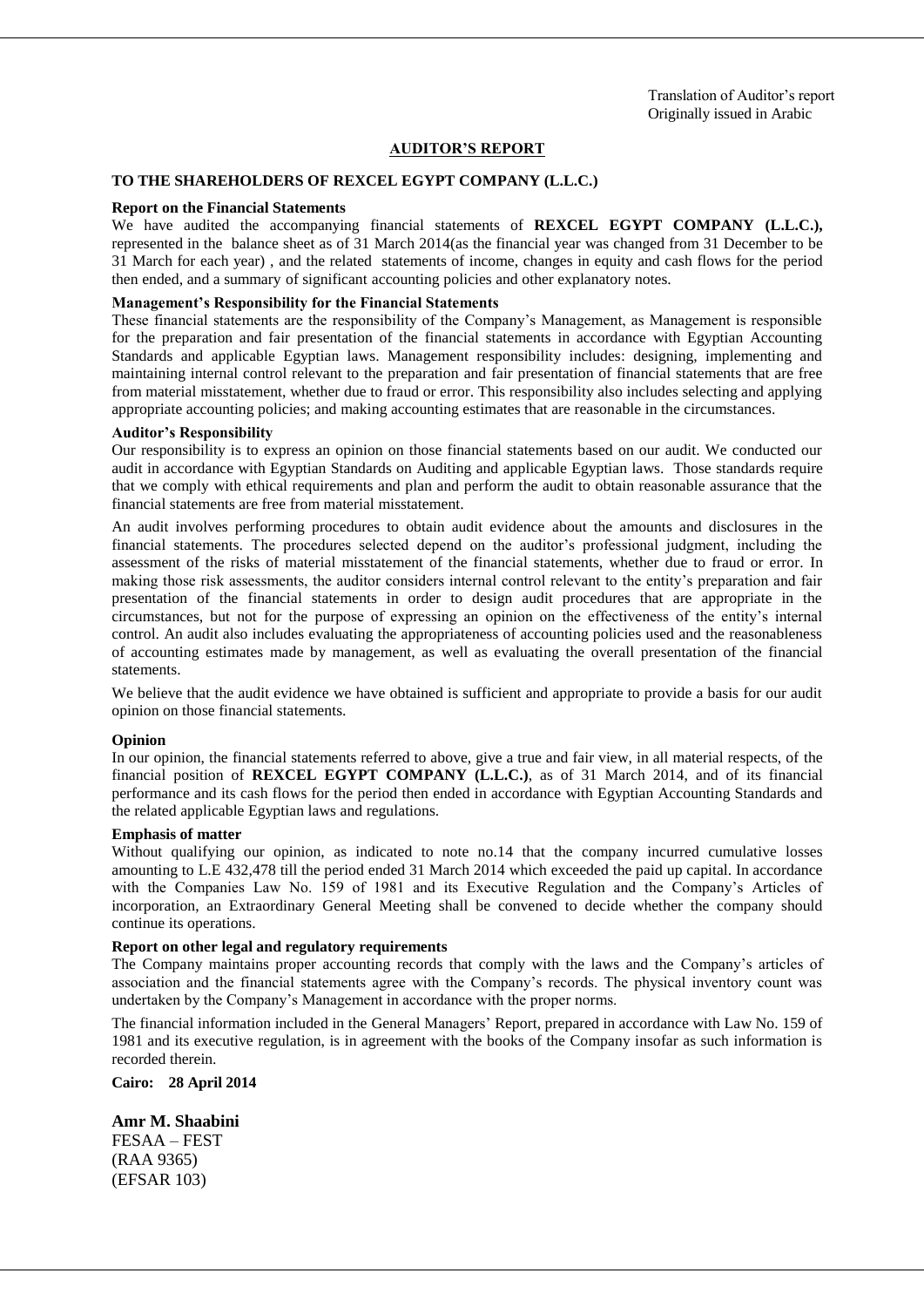### **Rexcel Managers Report For the period from 1 January 2013 to 31 March 2014**

The sales for the period from 1 January 2013 to 31 March 2014 is EGP 4,675,974 (INR 40,172,039) and the cost of goods sold is EGP 1,404,346 (INR 12,064,961) in comparison with year 2013 sales of EGP 5,326,708 (INR 46,890,035) and the cost of goods sold EGP 1,849,689 (INR 16,282,474).

The Gross profit for the period from 1 January 2013 to 31 March 2014 is EGP 3,271,628 (INR 28,107,078) in comparison with year 2013 gross profit of EGP 3,477,019 (INR 30,607,562).

The profit for the period from 1 January 2013 to 31 March 2014 is EGP 131,166 (INR 1,126,868) in comparison with year 2013 profit of EGP 662,042 (INR 5,827,835).

The total losses of the company has reached EGP 432,478 (INR 3,715,487) as of 31/03/2014 which exceed the company's capital and as per the Egyptian law, this issue requires a call for an extraordinary general assembly meeting to consider if the business operations is to be continued or not .

General Manager **Accounting Manager** Accounting Manager

**Dr. Ibrahim Shalaby Yasser Shaker**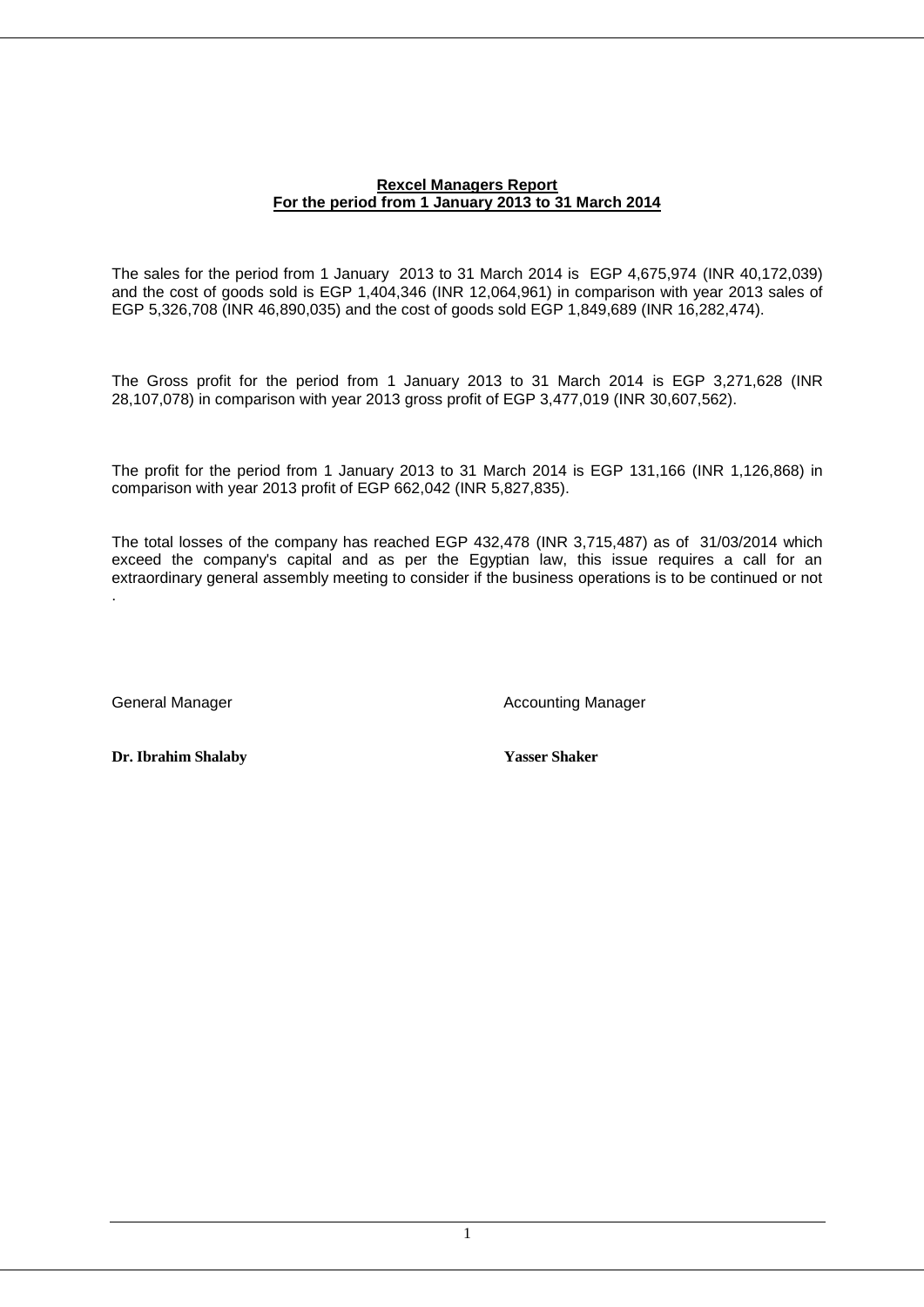Translation of financial statements Originally issued in Arabic

## **REXCEL EGYPT COMPANY (L.L.C.)**

## BALANCE SHEET

As Of 31 March 2014

|                                         | Note     | 31/3/2014<br>LE | 31/12/2012<br>LE | 31/3/2014<br><b>INR</b> | 31/12/2012<br><b>INR</b> |
|-----------------------------------------|----------|-----------------|------------------|-------------------------|--------------------------|
| <b>Noncurrent assets</b>                |          |                 |                  |                         |                          |
| <b>Fixed assets</b>                     | (3)      |                 |                  |                         |                          |
| <b>Total noncurrent assets</b>          |          |                 |                  |                         |                          |
| <b>Current assets</b>                   |          |                 |                  |                         |                          |
| Inventory                               | (4)      | 1,548,211       | 1,045,405        | 13,278,760.17           | 9,243,191.87             |
| Trade and notes receivable              | (5)      | 593,697         | 934,044          | 5,092,045.00            | 8,258,567.64             |
| Due from related parties                | $(10-1)$ | 3,824,365       | 3,919,394        | 32,800,971.98           |                          |
| Prepayments and other receivables       | (6)      | 407,776         | 486,830          | 3,497,430.07            | 4,304,420.87             |
| Cash at banks                           | (7)      | 759,472         | 1,065,318        | 6,513,870.88            | 9,419,257.29             |
| <b>Total current assets</b>             |          | 7,133,521       | 7,450,991        | 61,183,078.10           | 65,879,672.86            |
| <b>Current liabilities</b>              |          |                 |                  |                         |                          |
| Tax provisions                          | (8)      | 103,548         | 19,178           | 888,114.77              | 169,566.76               |
| Trade and notes payable                 |          | 145,529         | 108,862          | 1,248,179.15            | 962,528.74               |
| Due to related parties                  | $(10-2)$ | 4,245,227       | 4,667,203        | 36,410,638.60           | 41,266,162.69            |
| Accrued expenses and other payables     | (9)      | 418,695         | 566,392          | 3,591,080.60            | 5,007,886.83             |
| <b>Total current liabilities</b>        |          | 4,912,999       | 5,361,635        | 42,138,013.12           | 47,406,145.00            |
| <b>Working capital</b>                  |          | 2,220,522       | 2,089,356        | 19,045,064.98           | 18,473,527.85            |
| <b>Total investment</b>                 |          | 2,220,522       | 2,089,356        | 19,045,064.98           | 18,473,527.85            |
| <b>Financed as follows</b>              |          |                 |                  |                         |                          |
| <b>Equity</b>                           |          |                 |                  |                         |                          |
| Issued and paid up capital              | (11)     | 240,000         | 240,000          | 2,058,441.93            | 2,122,015.92             |
| Legal reserve                           |          | 240,000         | 240,000          | 2,058,441.93            | 2,122,015.92             |
| (Accumulated losses)                    |          | (563, 644)      | (1,225,686)      | (4,834,285.18)          | (10, 837, 188.33)        |
| Profits for the period / year           |          | 131,166         | 662,042          | 1,124,989.98            | 5,853,598.59             |
| <b>Total equity</b>                     |          | 47,522          | (83, 644)        | 407,588.66              | (739, 557.91)            |
| <b>Non Current liabilities</b>          |          |                 |                  |                         |                          |
| Due to related parties - long term      | $(10-2)$ | 2,173,000       | 2,173,000        | 18,637,476.32           | 19,213,085.76            |
| <b>Total finance of working capital</b> |          | 2,220,522       | 2,089,356        | 19,045,064.98           | 18,473,527.85            |
|                                         |          |                 |                  |                         |                          |

| <b>Auditor</b>  | <b>Accounting Manager</b> | <b>General Manager</b> |
|-----------------|---------------------------|------------------------|
| Amr M. Shaabini | <b>Yasser Shaker</b>      | Dr. Ibrahim Shalaby    |

- The accompanying notes from (1) to (17) are an integral part of these financial statements.

- Auditor's report "attached".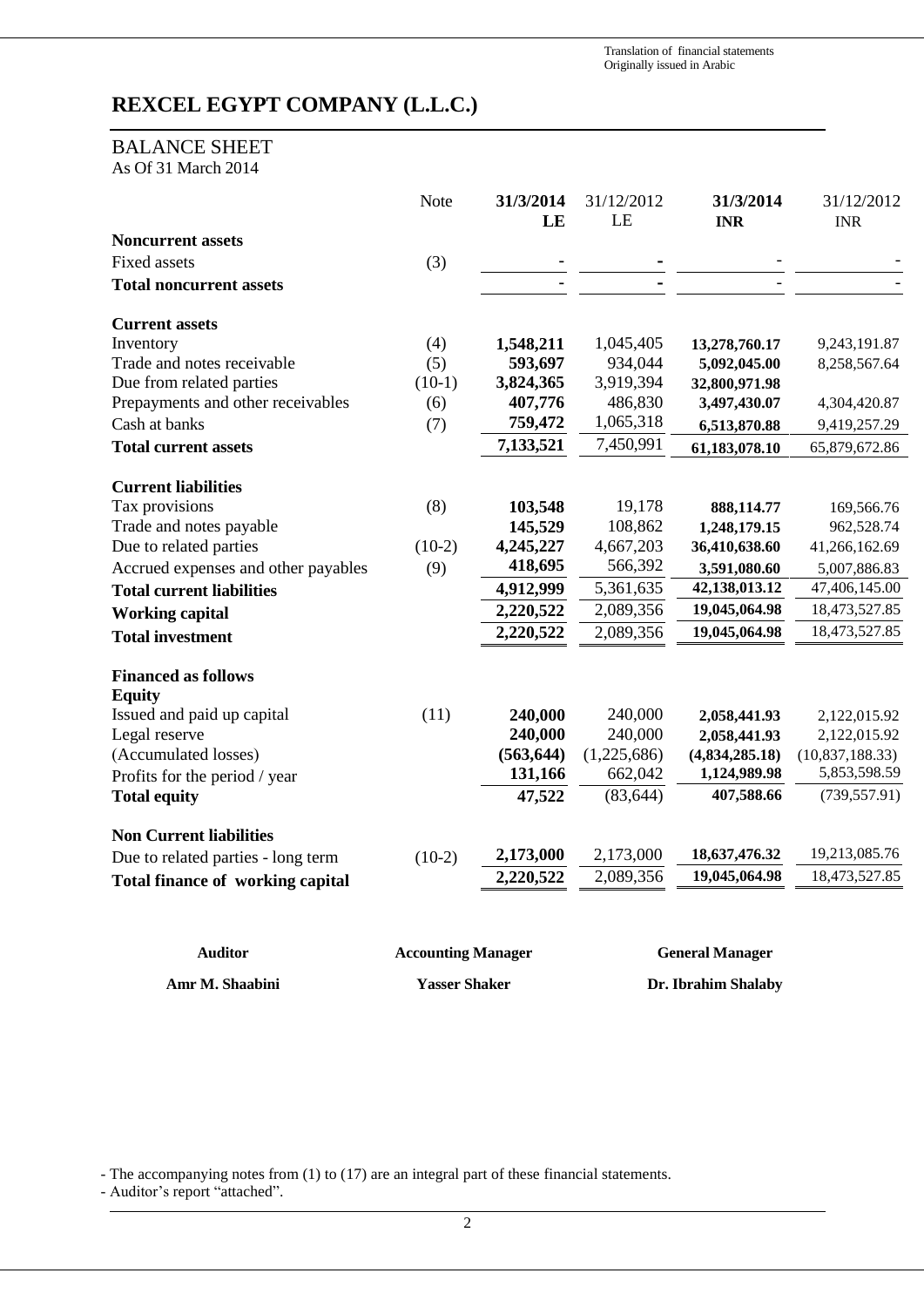## STATEMENT OF INCOME

For The Period From 1 January 2013 to 31 March 2014

|                                      |             | From          | From          | From           | From           |
|--------------------------------------|-------------|---------------|---------------|----------------|----------------|
|                                      |             | $1/1/2013$ to | $1/1/2012$ to | $1/1/2013$ to  | $1/1/2012$ to  |
|                                      | <b>Note</b> | 31/3/2014     | 31/12/2012    | 31/3/2014      | 31/12/2012     |
|                                      |             | LE            | LE            | <b>INR</b>     | <b>INR</b>     |
| Sales                                | (12)        | 4,675,974     | 5,326,708     | 40,105,087     | 47,097,330     |
| Cost of sales                        | (13)        | (1,404,346)   | (1,849,689)   | (12, 044, 853) | (16, 354, 456) |
| <b>GROSS PROFIT</b>                  |             | 3,271,628     | 3,477,019     | 28,060,234     | 30,742,874     |
| Selling and marketing expenses       |             | (1,518,870)   | (1,677,176)   | (13,027,107)   | (14,829,142)   |
| General and administrative expenses  |             | (1,396,362)   | (953, 807)    | (11, 976, 375) | (8,433,307)    |
| Impairment of other debit balances   |             |               | (830)         |                | (7, 339)       |
| Provisions                           | (8)         | (94, 130)     |               | (807, 338)     |                |
| Foreign exchange differences         |             | 2,976         | (93,243)      | 25,525         | (824, 430)     |
| <b>OPERATING PROFITS</b>             |             | 265,242       | 751,963       | 2,274,939      | 6,648,656      |
|                                      |             |               |               |                |                |
| Finance expenses                     |             | (398, 309)    | (351, 277)    | (3,416,233)    | (3,105,897)    |
| Other income                         |             | 399,280       | 455,319       | 3,424,561      | 4,025,809      |
| <b>PROFITS BEFORE INCOME TAXES</b>   |             | 266,213       | 856,005       | 2,283,267      | 7,568,568      |
| Income taxes                         |             | (135, 047)    | (193, 963)    | (1, 158, 277)  | (1,714,969)    |
| <b>PROFITS FOR THE PERIOD / YEAR</b> |             | 131,166       | 662,042       | 1,124,990      | 5,853,599      |

**Accounting Manager General Manager**

**Yasser Shaker Dr. Ibrahim Shalaby**

- The accompanying notes from (1) to (17) are an integral part of these financial statements.

3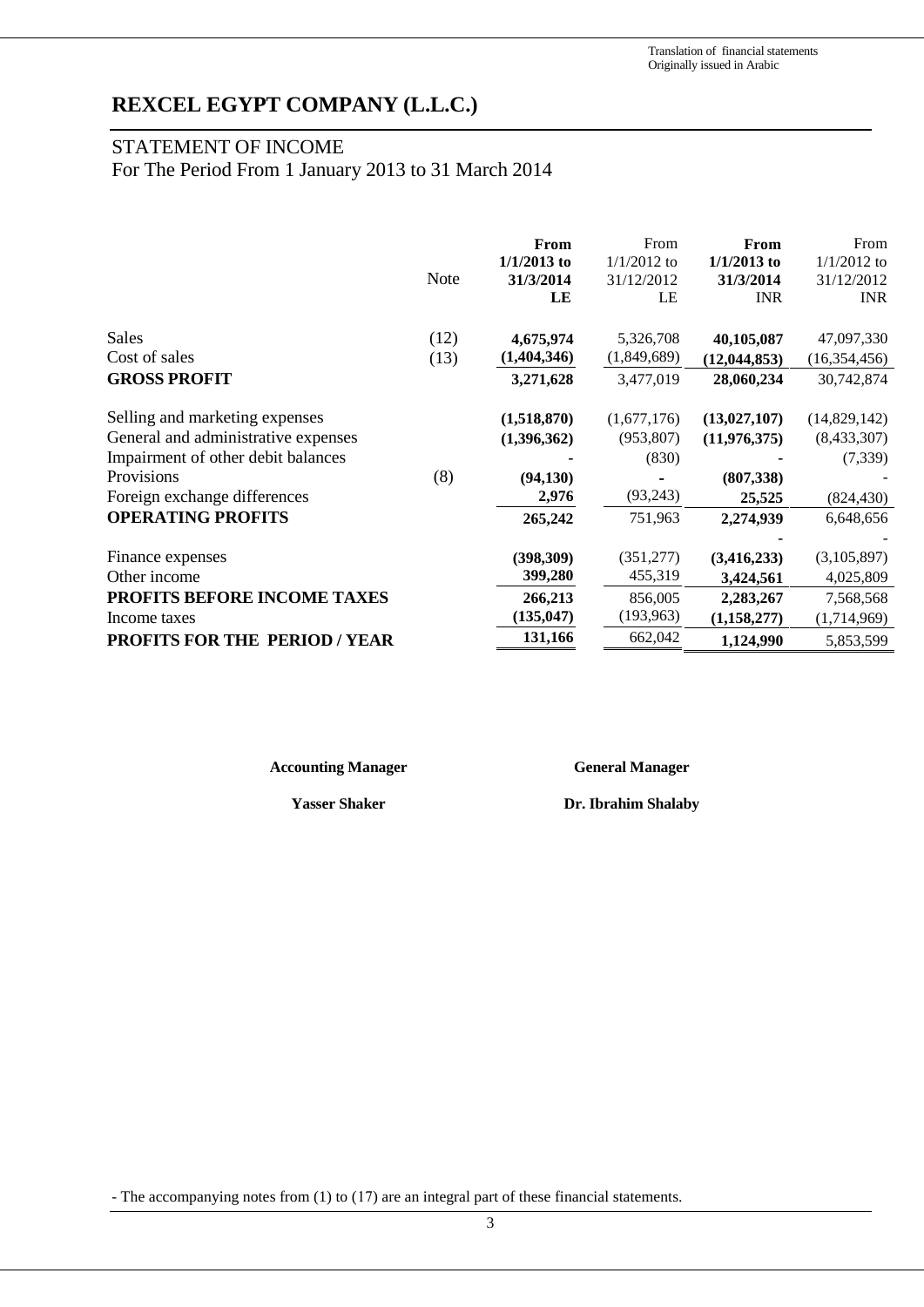# STATEMENT OF CHANGES IN EQUITY

For The Period From 1 January 2013 to 31 March 2014

|                                    |            |               | Accumulated  | Profits for the |             |
|------------------------------------|------------|---------------|--------------|-----------------|-------------|
|                                    | Capital    | Legal reserve | losses       | year / period   | Total       |
|                                    | LE         | LE            | LE           | LE              | LE          |
| Balance as of 1 January 2012       | 240,000    | 240,000       | (2,185,121)  | 959,435         | (745, 686)  |
| Transferred to accumulated losses  |            |               | 959,435      | (959, 435)      |             |
| Profits for the year               |            |               |              | 662,042         | 662,042     |
| Balance as of 31 December 2012     | 240,000    | 240,000       | (1,225,686)  | 662,042         | (83, 644)   |
| Transferred to accumulated losses  |            |               | 662,042      | (662, 042)      |             |
| Profits for the period             |            |               |              | 131,166         | 131,166     |
| <b>Balance as of 31 March 2014</b> | 240,000    | 240,000       | (563, 644)   | 131,166         | 47,522      |
|                                    |            |               | Accumulated  | Profits for the |             |
|                                    | Capital    | Legal reserve | losses       | year / period   | Total       |
|                                    | <b>INR</b> | <b>INR</b>    | <b>INR</b>   | <b>INR</b>      | <b>INR</b>  |
| Balance as of 1 January 2012       | 2,058,442  | 2,058,442     | (18,741,436) | 8,228,922       | (6,395,631) |
| Transferred to accumulated losses  |            |               | 8,228,922    | (8,228,922)     |             |
| Profits for the year               |            |               |              | 5,678,229       | 5,678,229   |
| Balance as of 31 December 2012     | 2,058,442  | 2,058,442     | (10,512,514) | 5,678,229       | (717, 401)  |
| Transferred to accumulated losses  |            |               | 5,678,229    | (5,678,229)     |             |
| Profits for the period             |            |               |              | 1,124,990       | 1,124,990   |
| <b>Balance as of 31 March 2014</b> | 2,058,442  | 2,058,442     | (4,834,285)  | 1,124,990       | 407,589     |

- The accompanying notes from (1) to (17) are an integral part of these financial statements.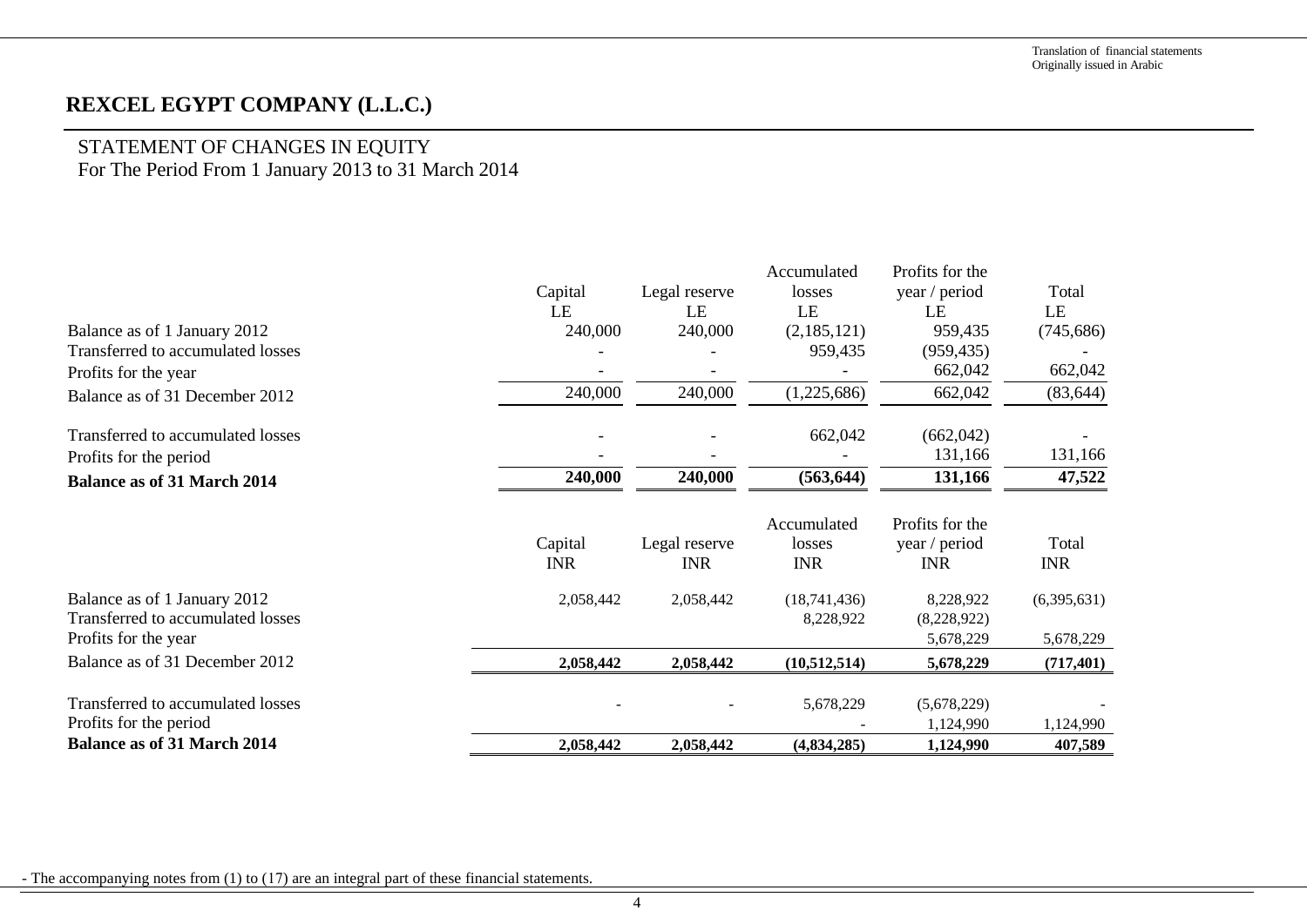## STATEMENT OF CASH FLOWS

For The Period From 1 January 2013 to 31 March 2014

|                                                   | Note   | From<br>$1/1/2013$ to<br>31/3/2014 | From<br>$1/1/2012$ to<br>31/12/2012 | From<br>$1/1/2013$ to<br>31/3/2014 | From<br>$1/1/2012$ to<br>31/12/2012 |
|---------------------------------------------------|--------|------------------------------------|-------------------------------------|------------------------------------|-------------------------------------|
| <b>Cash Flows From Operating Activities</b>       |        | LE                                 | LE                                  | <b>INR</b>                         | <b>INR</b>                          |
| Profits for the period / year before income taxes |        | 266,213                            | 856,005                             | 2,283,267                          | 7,568,568                           |
| Write down of inventory                           | (4,13) | 285,366                            | 218,319                             | 2,447,539                          | 1,930,318                           |
|                                                   | (4,13) |                                    |                                     |                                    |                                     |
| Reversal of write down of inventory               |        | (14, 550)                          |                                     | (124,793)                          |                                     |
|                                                   |        |                                    |                                     |                                    | 7,339                               |
| Impairment of other debit balances                |        |                                    | 830                                 |                                    |                                     |
| Provisions                                        | (8)    | 94,130                             |                                     | 807,338                            |                                     |
|                                                   |        | 631,159                            | 1,075,154                           | 5,413,351                          | 9,506,225                           |
| Change in inventory                               |        | (437, 365)                         | (22,067)                            | (3,751,210)                        | (195, 111)                          |
| Change in trade and notes receivable              |        | 340,347                            | (163,080)                           | 2,919,102                          | (1,441,910)                         |
| Change in due from related parties                |        | 95,029                             | (3,919,394)                         | 815,049                            | (34, 654, 235)                      |
| Change in prepayments and other receivables       | (6)    | 79,054                             | (99, 226)                           | 678,034                            | (877, 330)                          |
| Change in trade and notes payable                 |        | 36,667                             | (17, 931)                           | 314,487                            | (158, 541)                          |
| Change in due to related parties                  |        | (421, 976)                         | 3,647,290                           | (3,619,221)                        | 32,248,364                          |
| Change in accrued expenses and other payables     | (9)    | (88, 781)                          | 231,715                             | (761, 461)                         | 2,048,762                           |
| <b>Cash Flows Provided from Operating</b>         |        |                                    |                                     |                                    |                                     |
| <b>Activities</b>                                 |        | 234,134                            | 732,461                             | 2,008,130                          | 6,476,225                           |
| Income tax paid                                   |        | (193,963)                          |                                     | (1,663,590)                        |                                     |
|                                                   | (8)    |                                    |                                     |                                    |                                     |
| Provisions used                                   |        | (9,760)                            |                                     | (83,710)                           |                                     |
|                                                   | (4)    |                                    |                                     |                                    |                                     |
| Used from write down of inventory                 |        | (336, 257)                         |                                     | (2,884,023)                        |                                     |
| Net Cash Flows (Used in) Provided from            |        |                                    |                                     |                                    |                                     |
| <b>Operating Activities</b>                       |        | (305, 846)                         | 732,461                             | (2,623,193)                        | 6,476,225                           |
|                                                   |        |                                    |                                     |                                    |                                     |
|                                                   |        |                                    |                                     |                                    |                                     |
| (Decrease) Increase in cash and cash              |        |                                    |                                     |                                    |                                     |
| equivalents-during the period / year              |        | (305, 846)                         | 732,461                             | (2,623,193)                        | 6,476,225                           |
| Cash and cash equivalent – beginning of the       |        |                                    |                                     |                                    |                                     |
| period / year                                     |        | 1,065,318                          | 332,857                             | 9,137,064                          | 2,943,033                           |
| Cash and cash equivalent – end of the period /    | (7)    |                                    |                                     |                                    |                                     |
| year                                              |        | 759,472                            | 1,065,318                           | 6,513,871                          | 9,419,257                           |

- The accompanying notes from (1) to (17) are an integral part of these financial statements.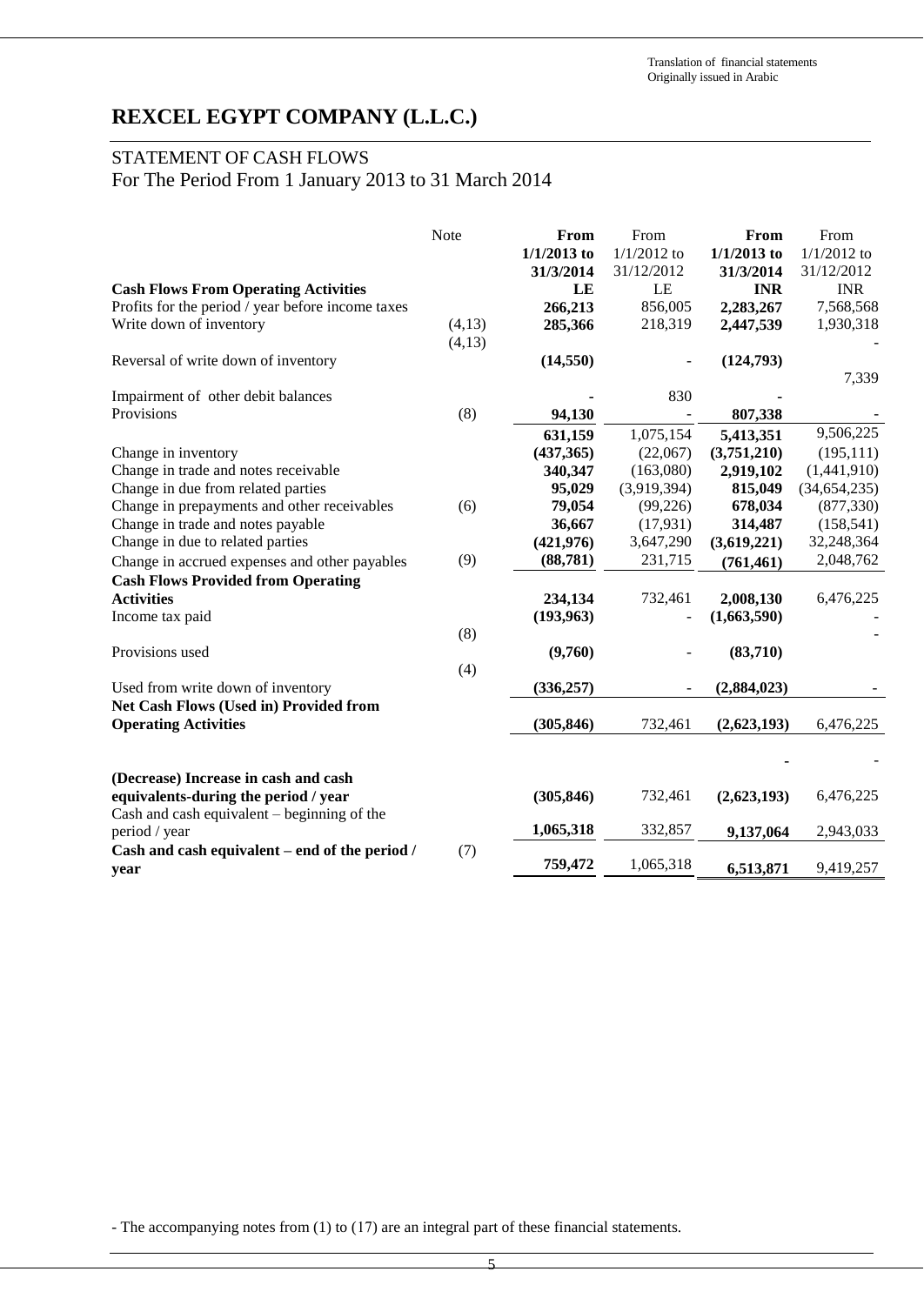NOTES TO THE FINANCIAL STATEMENTS 31 March 2014

### **1 BACKGROUND**

**Rexcel Egypt (L.L.C.)** is an Egyptian Limited Liability Company was established under the Egyptian Law no. 159 of 1981 and its executive regulation.

The company was registered in the commercial registry under no. 1178 on August 6, 1998. The company's legal domicile is in Giza – Arab Republic of Egypt.

The company's duration is 25 years starting from the date of registration in the commercial registry.

The company is located at 3 Ahmed Nessim St., Giza, Egypt.

The principal activities of the company are:

- 1. Manufacturing, trading, selling and distributing of all types of pharmaceutical and chemical products, and its related raw materials.
- 2. Construction and operation of factories for production of all types of pharmaceutical and chemical products.
- 3. The company has the right to import equipment, machines, tools, and all raw materials concerning pharmaceutical & chemical products that help the company achieve its purposes.
- 4. Export, import and Commercial agencies

The company undertakes its activities in compliance with applicable regulatory laws and regulations provided that they obtain necessary licenses as applicable.

According to the Extraordinary General Assembly dated 10 December 2013 the financial year end was changed from 31 December to 31 March for each year.

The financial statements of the company for the period ended 31 March 2014 were authorized for issue by management on 28 April 2014.

#### **2 SIGNIFICANT ACCOUNTING POLICIES**

#### **2-1 Basis of preparation**

The financial statements are prepared in accordance with the going concern and historical cost basis.

#### **Statement of compliance**

The financial statements of the company have been prepared in accordance with the Egyptian accounting standards and the applicable laws and regulations.

#### **2-2 Changes in accounting policies**

The accounting policies adopted this year are consistent with those of the previous year.

#### **2-3 Foreign currency translation**

- The financial statements are prepared and presented in Egyptian pound, which is the company's functional currency.
- Transactions in foreign currencies are initially recorded using the exchange rate prevailing on the date of the transaction.
- Monetary assets and liabilities denominated in foreign currencies are translated using the exchange rate prevailing at the balance sheet date. All differences are recognized in the statement of income.
- Nonmonetary items that are measured at historical cost in foreign currency are translated using the exchange rates prevailing at the dates of the initial recognition.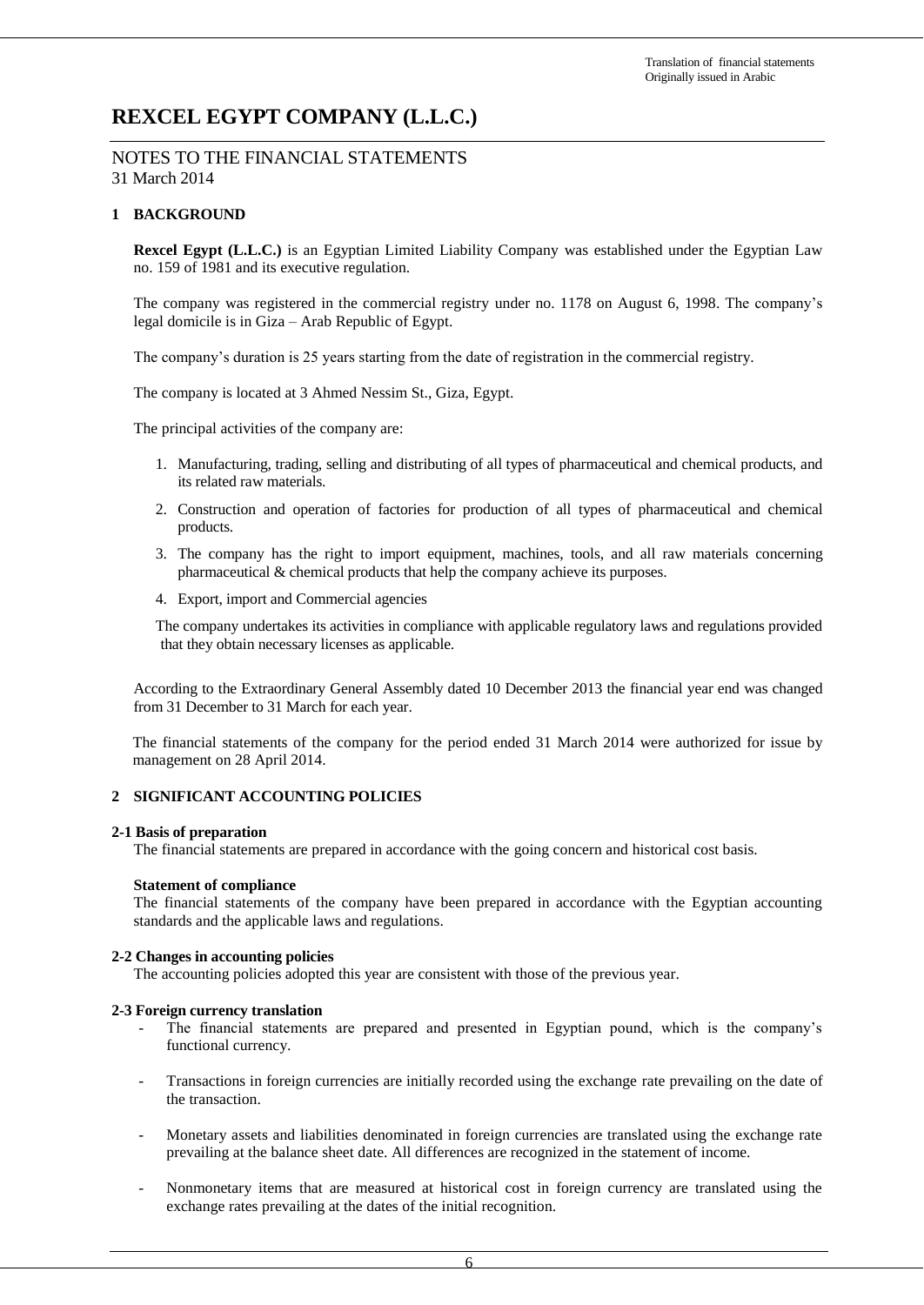### NOTES TO THE FINANCIAL STATEMENTS 31 March 2014

- Nonmonetary items measured at fair value in a foreign currency are translated using the exchange rates prevailing at the date when the fair value is determined.

#### **2-4 Fixed assets**

Fixed assets are stated at historical cost net of accumulated depreciation and accumulated impairment losses. Such cost includes the cost of replacing part of the building, plant, and equipment when that cost is incurred, if the recognition criteria are met. Likewise, when a major inspection is performed, its cost is recognized in the carrying amount of the building, plant, and equipment as a replacement if the recognition criteria are satisfied. All other repair and maintenance costs are recognized in statement of income as incurred.

|                         | Years   |
|-------------------------|---------|
| Machinery and equipment | $3 - 5$ |

Depreciation of an asset begins when it is in the location and condition necessary for it to be capable of operating in the manner intended by management , and is computed using the straight-line method according to the estimated useful life of the asset as follows:

Fixed assets are derecognized upon disposal or when no future economic benefits are expected from its use or disposal. Any gain or loss arising on derecognizing of the asset is included in the statement of income when the asset is derecognized.

The assets residual values, useful lives and methods of depreciation are reviewed at each financial year end.

The Company assesses at each balance sheet date whether there is an indication that fixed assets may be impaired. Where the carrying amount of an asset exceeds its recoverable amount, the asset is considered impaired and is written down to its recoverable amount. Impairment losses are recognized in the statement of income.

A previously recognized impairment loss is reversed only if there has been a change in the assumptions used to determine the asset's recoverable amount since the last impairment loss was recognized. The reversal is limited so that the carrying amount of the asset does not exceed its recoverable amount, or the carrying amount that would have been determined, net of depreciation, had no impairment loss been recognized for the asset in prior years. Such reversal is recognized in the statement of income.

#### **2-5 Inventory**

Inventory is valued at the lower of cost (using the moving average method) or net realizable value.

The amount of any write down of inventories to net realizable value shall be recognized in cost of sales in the statement of income in the period the write down or loss occurs. The amount of any reversal of any write down of inventories, arising from an increase in net realizable value, shall be recognized as reduction of cost of sales in the statement of income in the period in which the reversal occurs.

#### **2-6 Accounts receivable and other receivables**

Accounts receivable and other receivables are stated at original invoice amount net of any impairment losses.

Impairment losses are measured as the difference between the receivables carrying amount and the present value of estimated future cash flows. The impairment loss is recognized in the statement of income. Reversal of impairment is recognized in the statement of income in the period in which it occurs.

#### **2-7 Provisions**

Provisions are recognized when the Company has a present legal or constructive obligation as a result of past events, it is probable that an outflow of resources representing economic benefits will be required to settle the obligation, and reliable estimate of the amount of the obligation can be made. Provisions are reviewed at each balance sheet date and adjusted to reflect the best estimate.

In case of significant time value of money, the amount recognized as a provision is the present value expected to settle the obligation.

7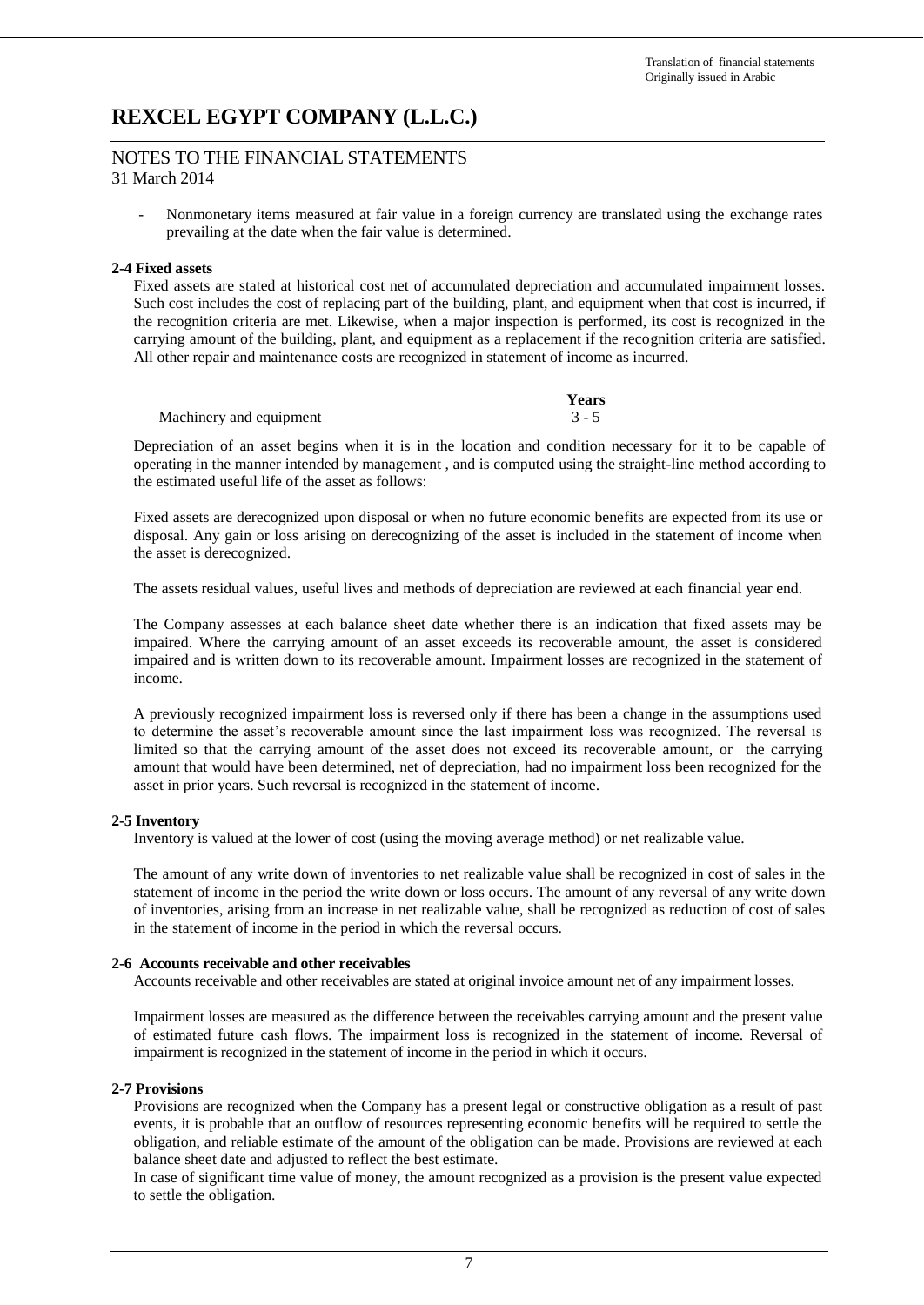## NOTES TO THE FINANCIAL STATEMENTS

31 March 2014

#### **2-8 Employees' retirements benefits**

The company contributes to the social insurance scheme for the benefits of its employees in pursuance of the Social Insurance Law No. 79 of 1975 as amended. Contributions are charged to expenses as incurred.

#### **2-9 Legal reserve**

According to the Company's articles of association, 10% of the net profits of the year is transferred to the legal reserve until this reserve reaches 100% of the issued capital. The reserve is used upon a decision from the general assembly meeting based on the proposal of the management.

#### **2-10 Revenue recognition**

Revenue is recognized to the extent that it is probable that the economic benefits will flow to the company and the revenue can be reliably measured.

Revenue is measured at the fair value of the consideration received, excluding discounts, rebates, and sales taxes or duty.

The following specific recognition criteria must also be met before revenue is recognized:

#### **Sale of goods**

Revenue from the sale of goods is recognized when the significant risks and rewards of ownership of the goods have been transferred to the buyer, usually on delivery of the goods.

#### **Interest income**

Interest income is recognized on the basis of the proportion of time taking into account the effective rate of return on the asset.

#### **2-11 Borrowings**

Borrowings are initially recognized at the value of the consideration received. Amounts maturing within one year are classified as current liabilities, unless the Company has the right to postpone the settlement for a period exceeding one year after the balance sheet date, then the loan balance should be classified as long term liabilities.

#### **2-12 Borrowing Cost**

Borrowing cost is directly recognized in the income statement as finance expense during the period in which it occurred. Borrowing cost represents the amount of interest and other costs that an entity incurs in connection with the borrowing of funds.

#### **2-13 Income taxes**

Income tax is calculated in accordance with the Egyptian tax law.

#### **Current income tax**

Current income tax assets and liabilities for the current and prior years are measured at the amount expected to be recovered from or paid to the tax authority.

#### **Deferred income tax**

Deferred income tax is recognized using the liability method on temporary differences between the amount attributed to an asset or liability for tax purposes (tax base) and its carrying amount in the balance sheet (accounting base) using the applicable tax rate.

Deferred tax asset is recognized when it is probable that the asset can be utilized to reduce future taxable profits and the asset is reduced by the portion that will not create future benefit.

Current and deferred tax shall be recognized as income or an expense and included in the statement of income for the period, except to the extent that the tax arises from a transaction or event which is recognized, in the same or a different period, directly in equity.

#### **2-14 Expenses**

All operating expenses are accounted for including general and administrative costs, and are all included in the statement of income for the period in which they are incurred.

Some administrative, general and marketing are divided between Ranbaxy Egypt Ltd. and Rexcel Egypt by average of 89% and 11% respectively.

These expenses serve both companies according to present agreements.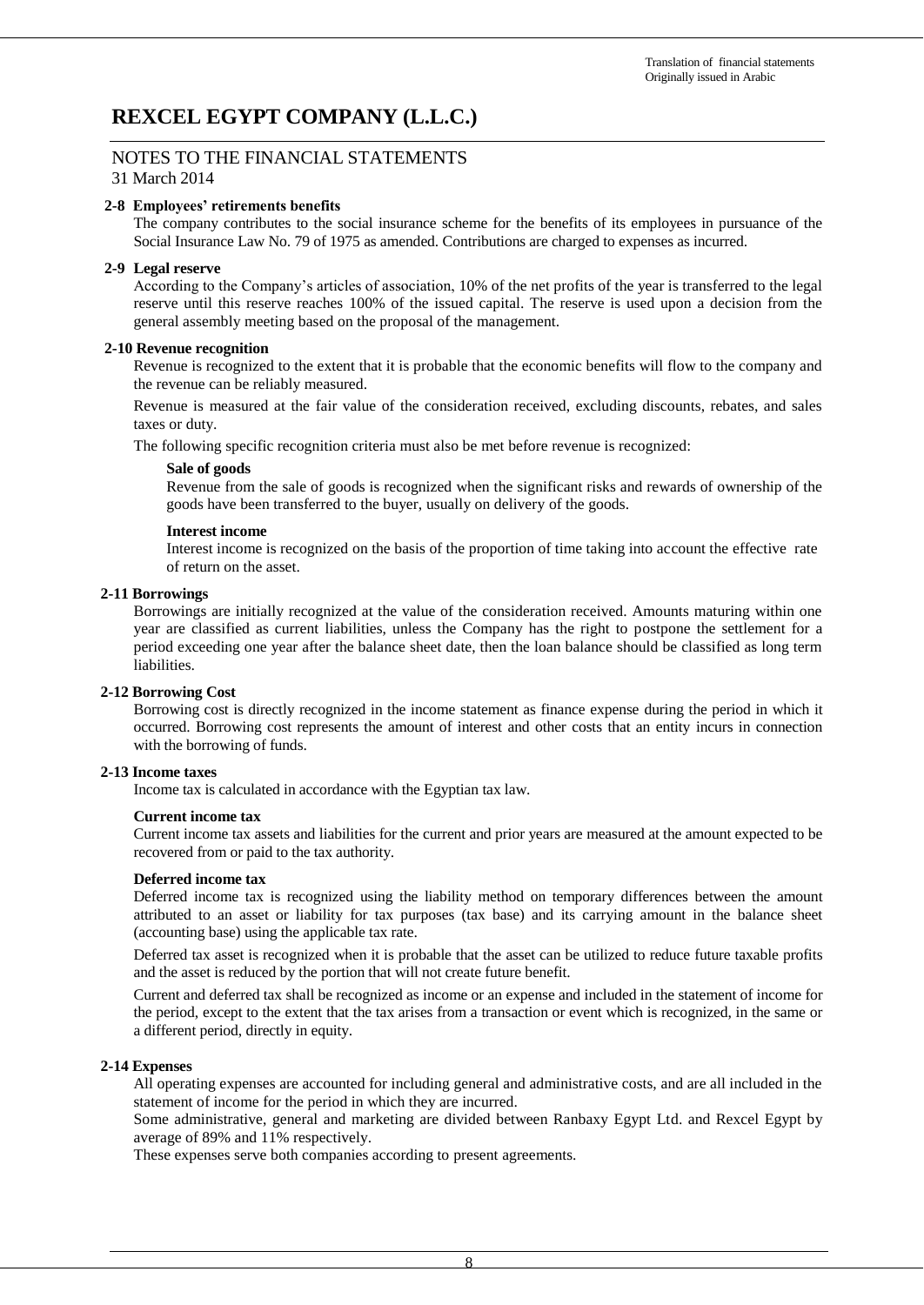NOTES TO THE FINANCIAL STATEMENTS 31 March 2014

#### **2-15 Accounting estimates**

The preparation of financial statements in accordance with Egyptian Accounting Standards requires the use of estimates and assumptions that affect the reported amounts of assets & liabilities and revenues & expenses during the reporting period. Actual results may differ from those estimates.

#### **2-16 Impairment**

#### **Impairment of financial assets**

The Company assesses at each balance sheet date whether there is any objective evidence that a financial asset or a group of financial assets is impaired. A financial asset or a group of financial assets is deemed to be impaired if, and only if, there is objective evidence of impairment as a result of one or more events that has occurred after the initial recognition of the asset and has an impact on the estimated future cash flows of the financial asset or the group of financial assets that can be reliably estimated.

#### **Impairment of non financial assets**

The Company assesses at each balance sheet date whether there is an indication that an asset may be impaired. Where the carrying amount of an asset or cash-generating unit (CGU) or its recoverable amount, the asset is considered impaired and is written down to its recoverable amount. Impairment losses are recognized in the statement of income

A previously recognized impairment loss is only reversed if there has been a change in the assumptions used to determine the asset's recoverable amount since the last impairment loss was recognized. The reversal is limited so that the carrying amount of the asset does not exceed its recoverable amount, nor exceed the carrying amount that would have been determined, net of depreciation, had no impairment loss been recognized for the asset in prior years. Such reversal is recognized in the statement of income.

#### **2-17 Related party transactions**

Related parties represent associated companies, directors and key management personnel of the Company, and entities controlled, jointly controlled or significantly influenced by such parties. Pricing policies and terms of those transactions are approved by the management.

#### **2-18 Statement of cash flows**

The company prepares a statement of cash flows based on the indirect method.

#### **2-19 Cash and cash equivalent**

For the purpose of preparing the cash flow statement, the cash and cash equivalent comprise cash on hand, current accounts with banks and time deposits maturing within three months less bank credit balances.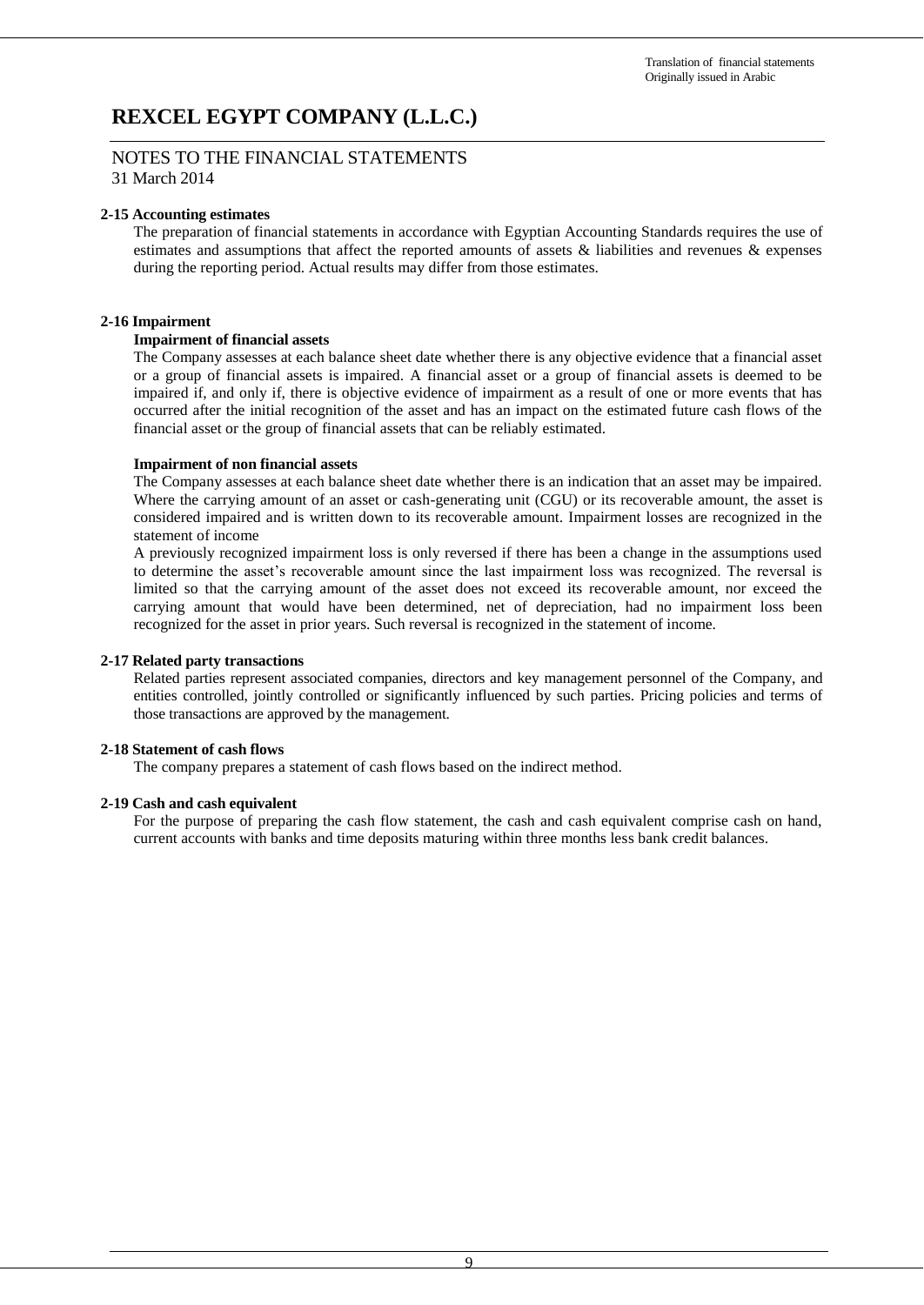## NOTES TO THE FINANCIAL STATEMENTS 31 March 2014

### **3 FIXED ASSETS**

|                                       | Machinery &<br>Equipment | Total      | Machinery &<br>Equipment | Total       |
|---------------------------------------|--------------------------|------------|--------------------------|-------------|
|                                       | LE                       | LE         | <b>INR</b>               | <b>INR</b>  |
| Cost                                  |                          |            |                          |             |
| As of 1 January 2013                  | 209,518                  | 209,518    | 1,797,003                | 1,797,003   |
| As of 31 March 2014                   | 209,518                  | 209,518    | 1,797,003                | 1,797,003   |
| <b>Accumulated depreciation</b>       |                          |            |                          |             |
| As of 1 January 2013                  | (209, 518)               | (209, 518) | (1,797,003)              | (1,797,003) |
| As of 31 March 2014                   | (209, 518)               | (209, 518) | (1,797,003)              | (1,797,003) |
| Net book value as of 31 March 2014    |                          |            |                          |             |
| Net book value as of 31 December 2012 |                          |            |                          |             |

The Machinery and Equipment are fully depreciated and still being used in operations.

### **4 INVENTORY**

|                                     | 31/3/2014  | 31/12/2012 | 31/3/2014   | 31/12/2012  |
|-------------------------------------|------------|------------|-------------|-------------|
|                                     | LE         | LE         | <b>INR</b>  | <b>INR</b>  |
| Raw and packing materials           | 1,007,889  | 442,275    | 8,644,504   | 3,910,477   |
| Work in progress                    | 35,313     | ۰          | 302,874     |             |
| <b>Finished Goods</b>               | 643,226    | 716,270    | 5,516,847   | 6,333,068   |
| Goods in transit                    | 4,930      | 4,737      | 42,284      | 41,883      |
| <b>Expired Goods</b>                | 152,052    | 242,763    | 1,304,126   | 2,146,446   |
|                                     | 1,843,410  | 1,406,045  | 15,810,635  | 12,431,874  |
| Write down of slow moving inventory | (143, 147) | (117, 877) | (1,227,749) | (1,042,237) |
| Write down of expired goods         | (152, 052) | (242,763)  | (1,304,126) | (2,146,446) |
|                                     | 1,548,211  | 1,045,405  | 13,278,760  | 9,243,192   |

- The amount of write down/reversal of write down of inventory was included in the cost of sales (note 13).

- The balance of write down of inventory as of 31 March 2014 represented as follows:

|                                    | Write down of slow moving | Write down of | <b>Total</b> |
|------------------------------------|---------------------------|---------------|--------------|
|                                    | inventory                 | expired goods |              |
|                                    | LE                        | LE            | LE           |
| Balance as of 1 January 2013       | 117,877                   | 242,763       | 360,640      |
| Charged during the period          | 70,618                    | 214,748       | 285,366      |
| Reclassification                   | (537)                     | 537           |              |
| Used during the period             | (44, 811)                 | (291, 446)    | (336, 257)   |
| Reversal of write down             |                           | (14, 550)     | (14, 550)    |
| <b>Balance as of 31 March 2014</b> | 143,147                   | 152,052       | 295,199      |
|                                    | Write down of slow moving | Write down of | <b>Total</b> |
|                                    | inventory                 | expired goods |              |
|                                    | <b>INR</b>                | <b>INR</b>    | <b>INR</b>   |
| Balance as of 1 January 2013       | 1,011,012                 | 2,082,140     | 3,093,152    |
| Charged during the period          | 605,679                   | 1,841,860     | 2,447,539    |
| Reclassification                   | (4,606)                   | 4,606         |              |
| Used during the period             | (384, 337)                | (2,499,686)   | (2,884,023)  |
| Reversal of write down             |                           | (124,793)     | (124,793)    |
| <b>Balance as of 31 March 2014</b> | 1,227,749                 | 1,304,126     | 2,531,875    |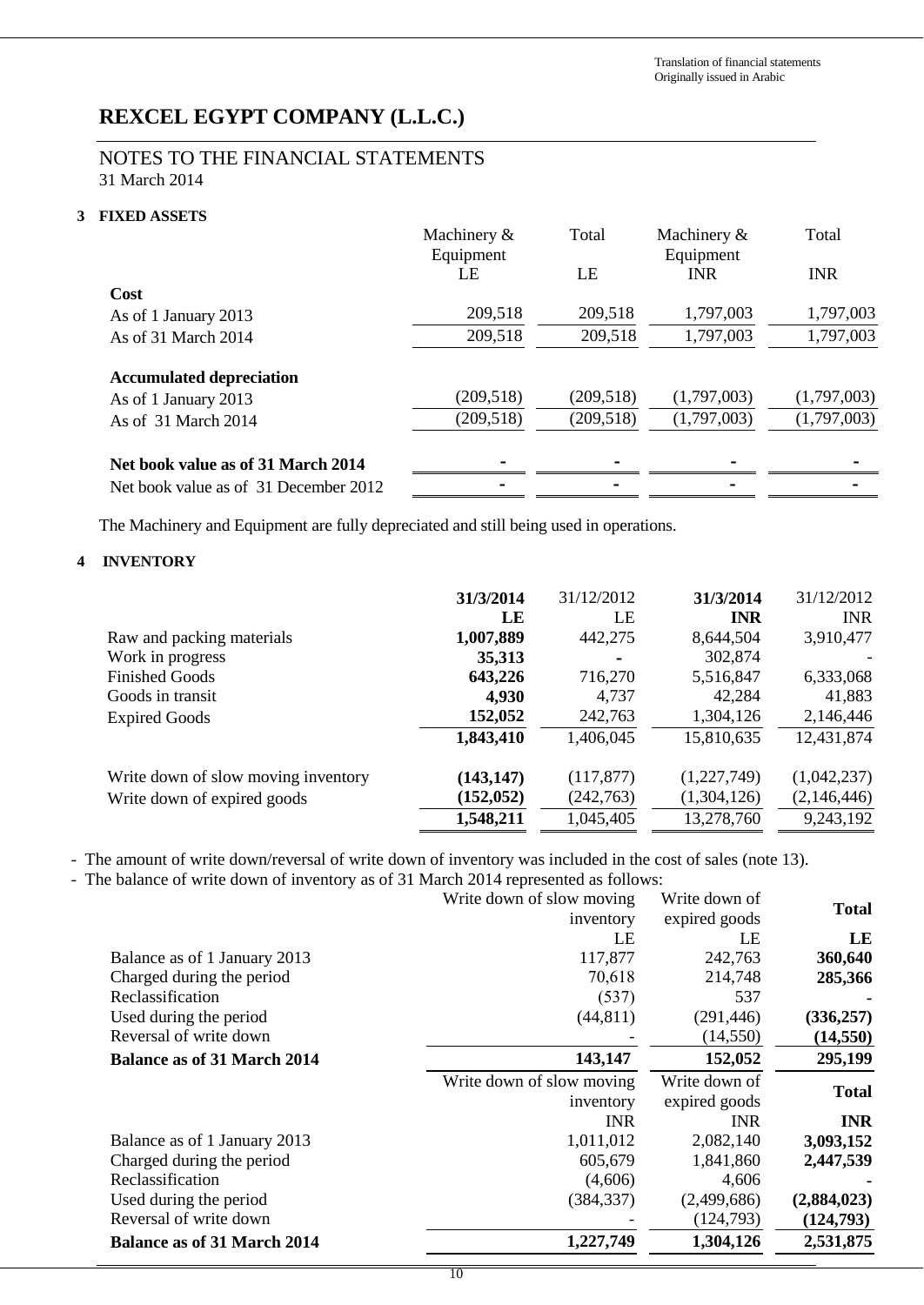## NOTES TO THE FINANCIAL STATEMENTS

31 March 2014

|  | <b>5 TRADE AND NOTES RECEIVABLE</b> |  |  |  |  |
|--|-------------------------------------|--|--|--|--|
|--|-------------------------------------|--|--|--|--|

|   |                                    | 31/3/2014       | 31/12/2012 | 31/3/2014               | 31/12/2012               |
|---|------------------------------------|-----------------|------------|-------------------------|--------------------------|
|   |                                    | LE              | LE         | <b>INR</b>              | <b>INR</b>               |
|   | Trade receivable                   | 563,222         | 806,881    | 4,830,666               | 7,134,226                |
|   | Notes receivable                   | 30,475          | 127,163    | 261,379                 | 1,124,341                |
|   |                                    | 593,697         | 934,044    | 5,092,045               | 8,258,568                |
|   |                                    |                 |            |                         |                          |
| 6 | PREPAYMENTS AND OTHER RECEIVABLES  |                 | 31/12/2012 |                         |                          |
|   |                                    | 31/3/2014<br>LE | LE         | 31/3/2014<br><b>INR</b> | 31/12/2012<br><b>INR</b> |
|   |                                    |                 |            |                         |                          |
|   | Employees' advances $&$ imprests   | 2,244           | 2,330      | 19,246                  | 20,601                   |
|   | Prepaid expenses                   | 3,607           | 2,396      | 30,937                  | 21,185                   |
|   | Advances to suppliers              | 226             | 226        | 1,938                   | 1,998                    |
|   | Tax authority – withholding taxes  | 397,187         | 482,708    | 3,406,610               | 4,267,975                |
|   | Other debit balances               | 5,342           |            | 45,817                  |                          |
|   |                                    | 408,606         | 487,660    | 3,504,549               | 4,311,760                |
|   | Impairment of other debit balances | (830)           | (830)      | (7, 119)                | (7, 339)                 |
|   |                                    | 407,776         | 486,830    | 3,497,430               | 4,304,421                |
| 7 | <b>CASH AT BANKS</b>               |                 |            |                         |                          |
|   |                                    | 31/3/2014       | 31/12/2012 | 31/3/2014               | 31/12/2012               |
|   |                                    | LE              | LE         | <b>INR</b>              | <b>INR</b>               |
|   | a) Local Currency                  |                 |            |                         |                          |
|   | Current accounts                   | 740,633         | 1,003,890  | 6,352,292               | 8,876,127                |
|   |                                    | 740,633         | 1,003,890  | 6,352,292               | 8,876,127                |
|   | b) Foreign currency                |                 |            |                         |                          |
|   | Current accounts                   | 18,839          | 61,428     | 161,579                 | 543,130                  |
|   |                                    | 18,839          | 61,428     | 161,579                 | 543,130                  |
|   |                                    | 759,472         | 1,065,318  | 6,513,871               | 9,419,257                |
| 8 | <b>TAX PROVISIONS</b>              |                 |            |                         |                          |

|                | Balance as of  | Charged during the |            | <b>Balance as of</b> |
|----------------|----------------|--------------------|------------|----------------------|
|                | 1 January 2013 | period             | Used       | 31 March 2014        |
|                | LE             | LE                 | LE         | LE                   |
| Tax provisions | 19,178         | 94,130             | (9,760)    | 103,548              |
|                | 19,178         | 94,130             | (9,760)    | 103,548              |
|                | Balance as of  | Charged during the |            | <b>Balance as of</b> |
|                | 1 January 2013 | period             | Used       | 31 March 2014        |
|                | <b>INR</b>     | <b>INR</b>         | <b>INR</b> | <b>INR</b>           |
| Tax provisions | 164,487        | 807,338            | (83,710)   | 888,115              |
|                | 164,487        | 807,338            | (83,710)   | 888,115              |
|                |                |                    |            |                      |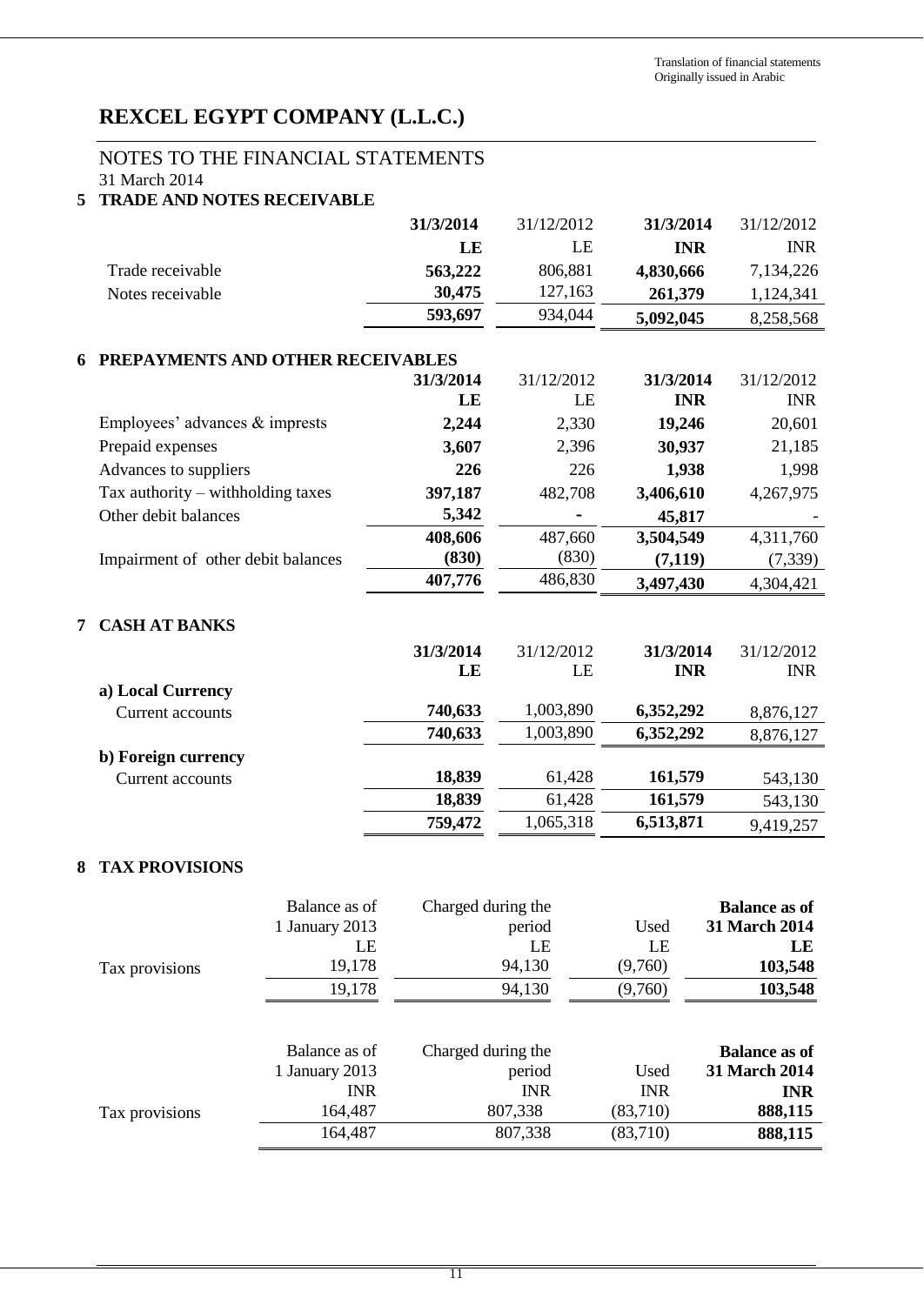## NOTES TO THE FINANCIAL STATEMENTS

31 March 2014

## **9 ACCRUED EXPENSES AND OTHER PAYABLES**

|                                   | 31/3/2014 | 31/12/2012 | 31/3/2014  | 31/12/2012 |
|-----------------------------------|-----------|------------|------------|------------|
|                                   | LE        | LE         | <b>INR</b> | <b>INR</b> |
| Accrued expenses                  | 252,777   | 310,829    | 2,168,028  | 2,748,267  |
| Tax authority $-$ withholding tax | 2,468     | 1,737      | 21,168     | 15,358     |
| Tax authority $-$ salaries tax    | 3,317     | 174        | 28,449     | 1,538      |
| Tax authority $-$ sales tax       | 8,335     | 34,446     | 71,488     | 304,562    |
| Social insurance                  | 1,326     | 1,197      | 11,373     | 10,584     |
| Medical professional stamp        | 15,425    | 24,046     | 132,298    | 212,608    |
|                                   | 283,648   | 372,429    | 2,432,804  | 3,292,918  |
| Income tax payable                | 135,047   | 193,963    | 1,158,277  | 1,714,969  |
|                                   | 418,695   | 566,392    | 3,591,081  | 5,007,887  |

## **10 DUE FROM / TO RELATED PARTIES**

## **10-1 Due from related parties**

|                                                | 31/3/2014<br>LE | 31/12/2012<br>LE | 31/3/2014<br><b>INR</b> | 31/12/2012<br><b>INR</b> |
|------------------------------------------------|-----------------|------------------|-------------------------|--------------------------|
| Ranbaxy Egypt (L.L.C)                          | 3,824,365       | 3,919,394        | 32,800,972              | 34,654,235               |
|                                                |                 |                  |                         |                          |
|                                                | 3,824,365       | 3,919,394        | 32,800,972              | 34,654,235               |
| 10-2 Due to related parties                    |                 |                  |                         |                          |
|                                                | 31/3/2014       | 31/12/2012       | 31/3/2014               | 31/12/2012               |
|                                                | LE              | LE               | <b>INR</b>              | <b>INR</b>               |
| <b>Current</b><br>Ranbaxy Laboratories Limited |                 |                  |                         |                          |
| (India)                                        | 4,226,515       | 4,649,095        | 36,250,149              | 41,106,057               |
| Ranbaxy Egypt (L.L.C) -                        |                 |                  |                         |                          |
| (Loan accrued interest)                        | 18,712          | 18,108           | 160,490                 | 160,106                  |
|                                                | 4,245,227       | 4,667,203        | 36,410,639              | 41,266,163               |
| <b>Non Current</b><br>Ranbaxy Egypt (L.L.C) -  |                 |                  |                         |                          |
| (long term loan) $*$                           | 2,173,000       | 2,173,000        | 18,637,476              | 19,213,086               |
|                                                | 2,173,000       | 2,173,000        | 18,637,476              | 19,213,086               |

\*This amount represents a loan granted from Ranbaxy Egypt (L.L.C) with an amount of L.E. 1,650,000 (INR 14,151,788) as per the contract dated December 28, 2009, with an annual fixed interest rate of 10%, and another loan with an amount of L.E. 523,000 (INR 4,485,688) as per the contract dated June 2010, with an annual fixed interest rate of 10%.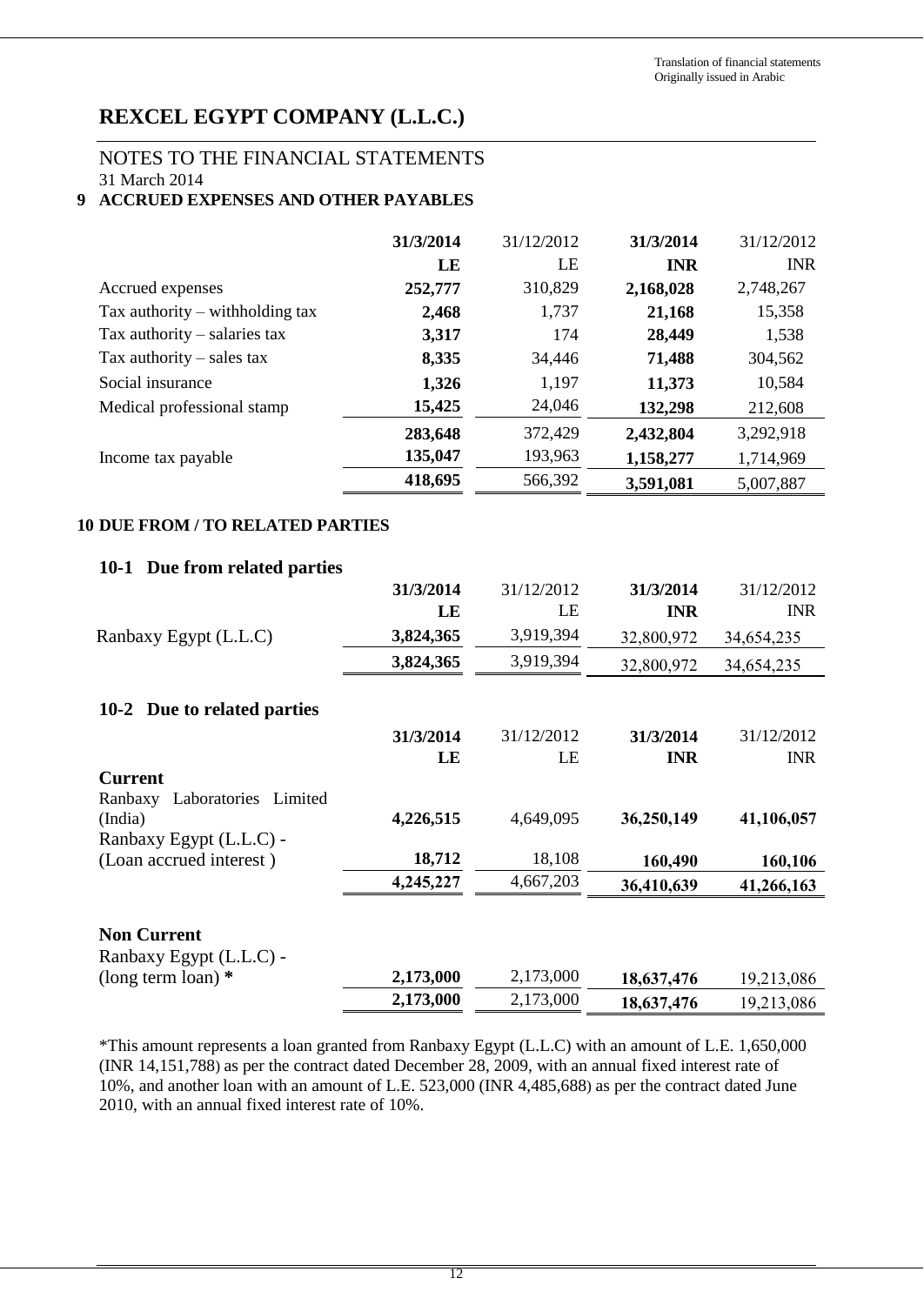### NOTES TO THE FINANCIAL STATEMENTS 31 March 2014

### **11 CAPITAL**

The company's authorized capital amounted to L.E 240,000 (INR 2,058,442) while the issued and paid up capital of the company amounts to L.E 240,000 (INR 2,058,442) divided over 2400 quotas of par value L.E 100 each.

|                                      | Number of quotas |                 |           | LE    | <b>INR</b>    | Percentage      |
|--------------------------------------|------------------|-----------------|-----------|-------|---------------|-----------------|
| Sarwat Girgis Abdel Shahid           |                  | 1,200           | 120,000   |       | 1,029,221     | 50%             |
| <b>Ibrahim Wassim Shalaby</b>        |                  | 1,080           | 108,000   |       | 926,299       | 45%             |
| Ola Abdel Kader Mohamed              |                  | 60              |           | 6,000 | 51,461        | 2.5%            |
| <b>Ahmed Mohamed Faried Elmeligy</b> |                  | 60              |           | 6,000 | 51,461        | 2.5%            |
|                                      |                  | 2,400           | 240,000   |       | 2,058,442     | 100%            |
| <b>12 SALES</b>                      |                  |                 |           |       |               |                 |
|                                      | From 1/1/2013    | From $1/1/2012$ |           |       | From 1/1/2013 | From $1/1/2012$ |
|                                      | to 31/3/2014     | to 31/12/2012   |           |       | to 31/3/2014  | to 31/12/2012   |
|                                      | LE               |                 | LE        |       | <b>INR</b>    | <b>INR</b>      |
| <b>Sales</b>                         | 6,491,535        |                 | 7,101,077 |       | 55,769,813    | 62,509,481      |
| Less:                                |                  |                 |           |       |               |                 |
| Allowable discounts                  | (1,815,561)      | (1,774,369)     |           |       | (15,597,774)  | (15,619,445)    |
|                                      | 4,675,974        |                 | 5,326,708 |       | 40,172,039    | 46,890,035      |
| <b>13 COST OF SALES</b>              |                  |                 |           |       |               |                 |
|                                      | From 1/1/2013    | From 1/1/2012   |           |       | From 1/1/2013 | From 1/1/2012   |
|                                      | to 31/3/2014     | to 31/12/2012   |           |       | to 31/3/2014  | to 31/12/2012   |
|                                      | LE               |                 | LE        |       | <b>INR</b>    | <b>INR</b>      |
| Cost of goods sold                   | 879,891          |                 | 1,327,104 |       | 7,559,284     | 11,682,254      |
| Other production expense             | 207,947          |                 | 224,427   |       | 1,786,506     | 1,975,590       |
| Product registration charges         | 23,750           |                 | 59,767    |       | 204,040       | 526,118         |
| Write down of expired $\&$           |                  |                 |           |       |               |                 |
| slow moving goods (Note 4)           | 285,366          |                 | 218,319   |       | 2,451,625     | 1,921,822       |

# **14 GOING CONCERN**

Reversal of write down of

The Extraordinary General Assembly dated 27 March 2013 agreed the continuous of the company despite the accumulated losses exceeded the paid up capital amounting to LE 563,644(INR 4,834,285) as of 31 December 2012, while the company incurred cumulative losses amounting to LE 432,478 (INR 3,709,295) till the period ended 31 March 2014 which exceeded the paid up capital. The company depends on the financial support from the related parties in continuing its operations. In accordance with the Companies Law No. 159 of 1981 and its Executive Regulation and the Company's Articles of incorporation, an Extraordinary General Assembly will be convened to decide whether the company should continue its operations.

Other expenses **21,942** 20,072 **188,507** 176,690

**1,404,346** 1,849,689 **12,064,961** 16,282,474

inventory (Note 4) **(14,550)** - **(125,001)** -

The financial statements are prepared on the assumption that the company will continue as a going concern in the foreseeable future.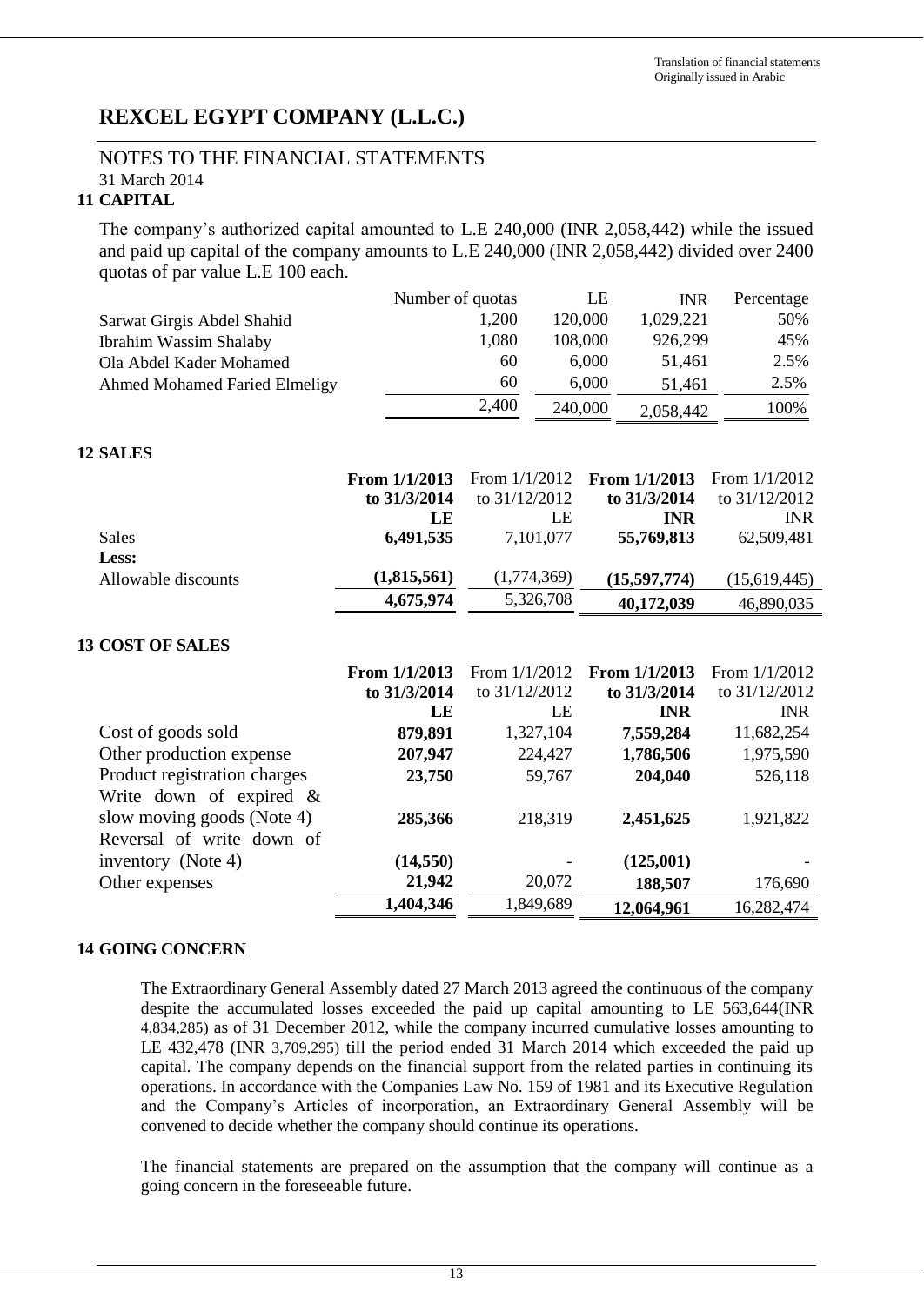## NOTES TO THE FINANCIAL STATEMENTS 31 March 2014

## **15 TAXES**

From 1January 2005, the company is subject to the provisions of the Income Tax Law No. 91 of 2005 instead of Law No. 157 of 1981 which has been superseded.

## **15-1 Corporate taxes**

- The company's records were inspected for the years from 1999 till December 2004 and the company paid the due taxes.
- No tax inspection took place for the company's records since 2005 till date.

## **15-2 Salary Tax**

- The company's records were inspected for the years from 1999 till December 2004 and the company paid the due taxes.
- The company's records were inspected from 2005 till December 2011 and the company has objected the assessment.
- No tax inspection took place for the company's records since 2012 till date.

## **15-3 Sales Tax**

- The Company's records were inspected since inception till December 2011 and the company paid all due taxes.
- No tax inspection took place for the company's records since 2012 till date.

## **15-4 Stamp Tax**

- No tax inspection took place for the company's records since inception till date.

## **16 FINANCIAL INSTRUMENTS AND RISK MANAGEMENT**

**a.** The Company's financial instruments are represented in financial assets and financial liabilities. The financial assets include cash at banks, trade and notes receivable, due from related parties and some of other receivables, and the financial liabilities include trade and notes payable, due to related parties, and some of other payables.

The significant accounting policies applied for the recognition and related income and expenses are included in note (2) of the notes to the financial statements.

### **b. Interest rate risk**

The company monitors the maturity structure of the financial assets and liabilities with the related interest rates.

### **c. Foreign currency risk**

**The foreign currency risk is the risk that the value of the financial assets and liabilities and the related cash inflows and outflows in foreign currencies will fluctuate due to changes in foreign currencies, the total financial assets denominated in foreign currencies amounted to LE 18,839 (INR 161,579**) **and the financial liabilities denominated in foreign currencies amounted to LE 4,443,182 (INR 38,108,467**)*.*